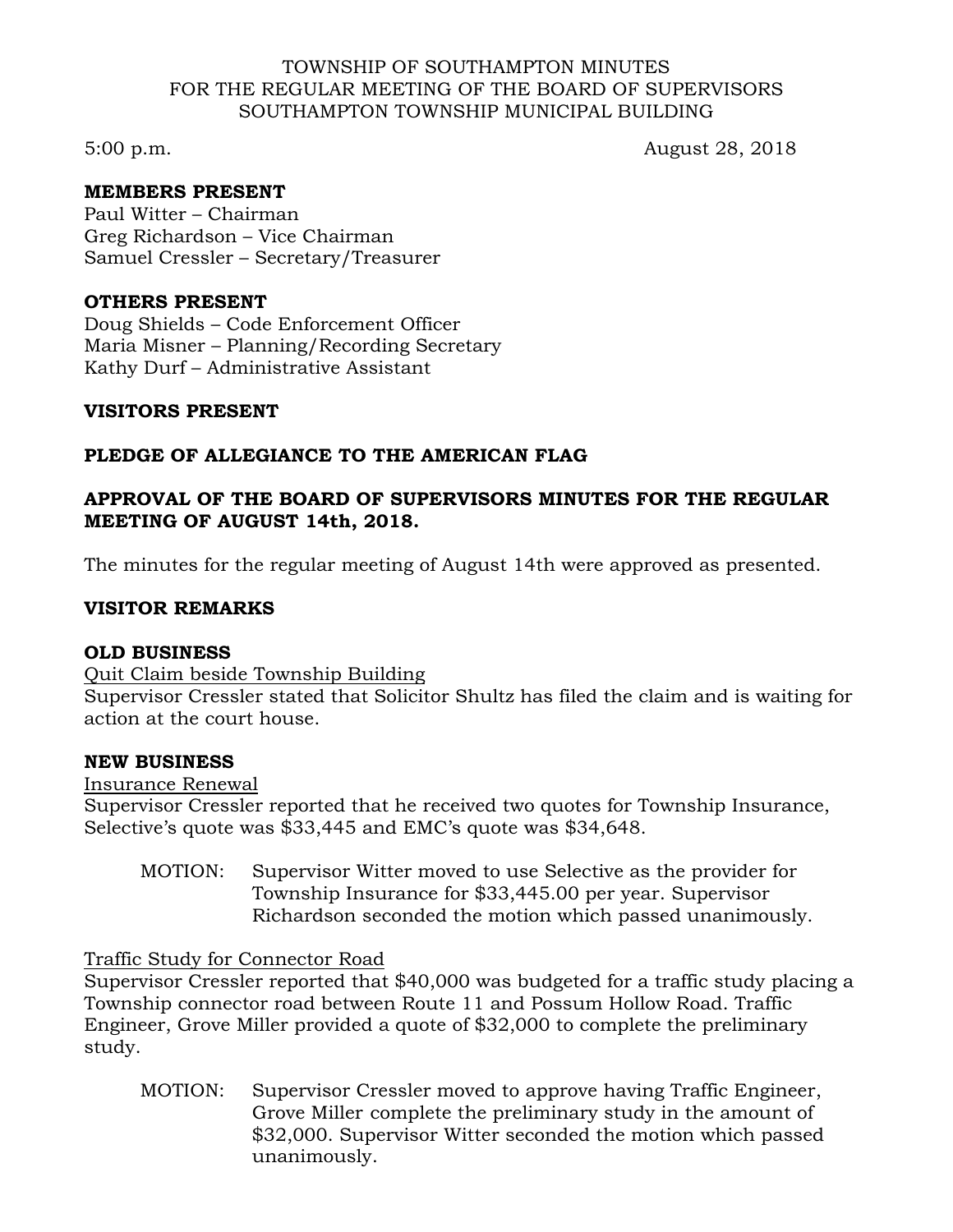# **SUBDIVISION**

# SD2018-009 Jay P. Zimmerman – Final Plan

Maria Misner reported that the Planning Commission has seen a plan for two poultry barns at two different monthly meetings. The first time it was tabled for excessive comments. The second time it was passed, with the only thing outstanding being security. She has been in contact with Ag Choice for that.

MOTION: Supervisor Richardson moved to approve SD2018-009 Jay P. Zimmerman provided bonding was secured. Supervisor Cressler seconded the motion which passed unanimously.

### SD2015-023 Matrix Lot 6 Modification to Parking

Maria Misner explained that this is a technical review having no real bearing on the approved plan. Minor changes were made to the plan for a potential customer. Some employee parking was converted to truck parking. There were no concerns from Ryan Clark or Tim Cormany of Martin & Martin.

MOTION: Supervisor Cressler moved to approve the technical changes to Matrix Lot 6. Supervisor Witter seconded the motion which passed unanimously.

### **REPORTS OF TOWNSHIP OFFICIALS AND AGENCIES**

Ag Security Area Addition

Maria Misner reported that she officially received a request from Paul Witter to add land to the Township's Agricultural Security Area. By the ASA procedures she is required to announce it at the next meeting.

### Fall Fest 2018

Kathy Durf stated that Fall Fest 2017 was a tremendous success, all candy and prizes were given away. Due to the success of the event and anticipated turnout, she requested an increase to \$1,000 from the Supervisors in support of the event.

Supervisor Richardson stated that he thought the event should be a Park and Rec event and therefore be a part of their budget, otherwise, any money donated to the event by the Township should be matched by the Borough.

MOTION: Supervisor Cressler moved to increase the funding for Fall Fest to \$1,000. Supervisor Witter seconded the motion which passed. Supervisor Richardson opposed the motion.

### Baumgardner Lighting Plan

Supervisor Richardson asked Doug Shields if there was any communication progress made between the Township Lighting Engineer and Baumgardners for their plan on Olde Scotland Road.

Mr. Shields replied that Baumgardners and the lighting engineer were communicating amongst themselves. He is going to set up a meeting to include himself for a resolution.